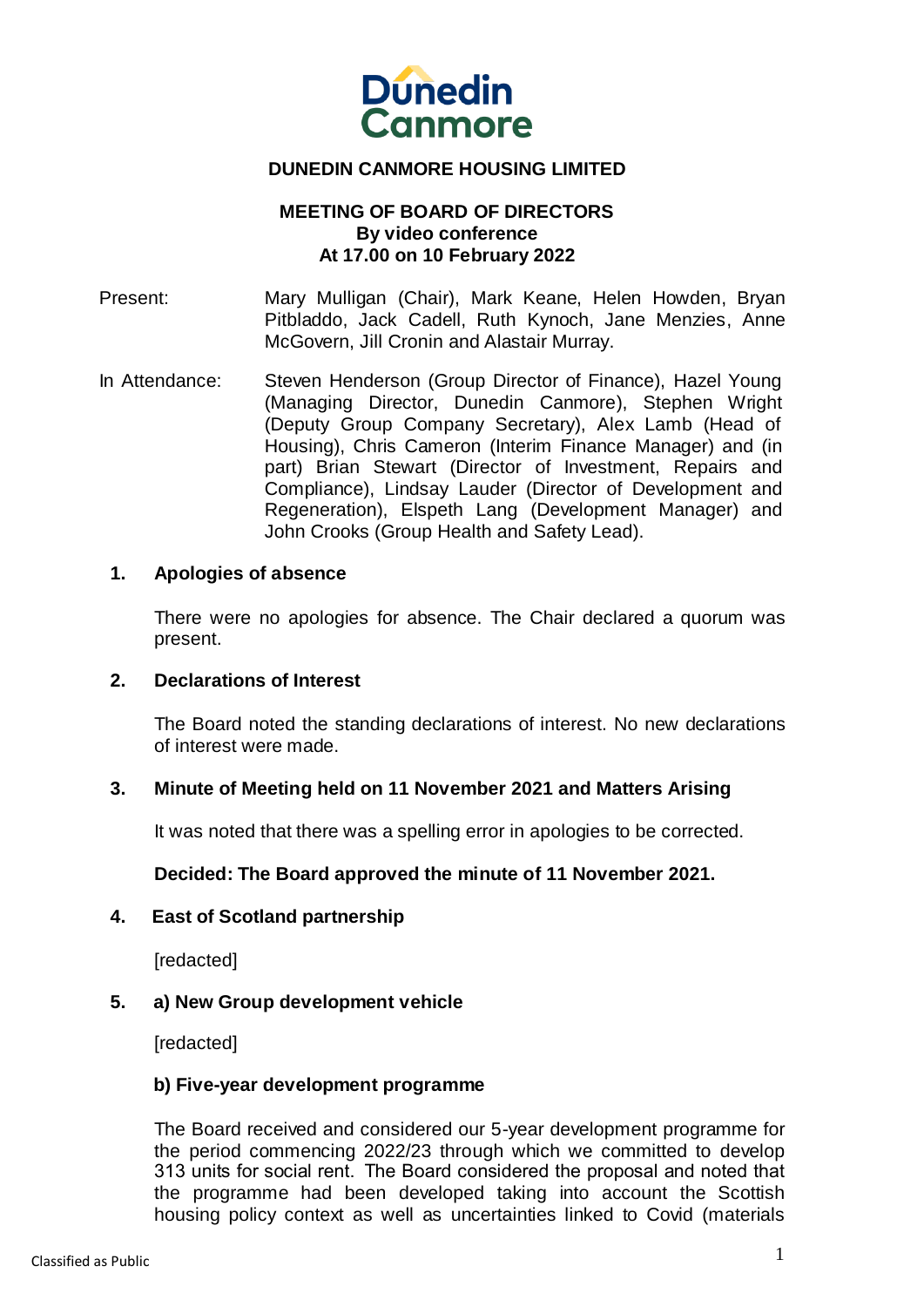supply, labour) and Brexit.  The Board considered the prudent financial planning assumptions but noted that we may be able to expand the programme following the outcome of current negotiations with funders.

The Board discussed the footprint of our proposed development activity and the considerations that applied across different local authorities.

### **Decided: The Board approved the details of the DCH five year development programme as summarised in this report.**

# **c) DCH new build approval: Wallyford area 5 acquisition**

The Board received a report which sought approval to acquire land at Wallyford Area 5.

The Board considered the report and noted that there was a housing need for all property types and sizes in this area. The Board also noted that the social rent properties will be designed to Livingwell standards and will provide assisted living accommodation and communal facilities. The Board was pleased to note that this development is situated near to our existing stock in a new development which has been successful with low turnover.

### **Decided: The Board**

- **1) Approved that we acquire land at Wallyford Area 5 from East Lothian Developments Limited for the purpose of constructing 90 flats for £1,620,000; and**
- **2) Delegated authority to any Dunedin Canmore Housing Board member, the Group Chief Executive, Group Director of Property and Development, Group Director of Finance or the Company Secretary to approve and/or sign any contract documentation.**

#### **6. a) Five-year investment programme**

The Board received and considered the 5-year asset investment plan which underpins our strategic asset management approach and ambition to continue investing in our existing homes and communities.  The Board reviewed the robust programme which included £11.3m for improvement works to vacant properties, capitalised repairs and capitalised staff to deliver the programme. The Board also welcomed the inclusion of the £1.3m Customer Voice budget which would be used to support customer-driven investment over the next 5 years.

### **Decided: The Board approved DC 's Five-Year Asset Investment Programme 2022-2027.**

#### **b) Heat and smoke detector update (Presentation)**

**Decided: The Board noted the presentation.**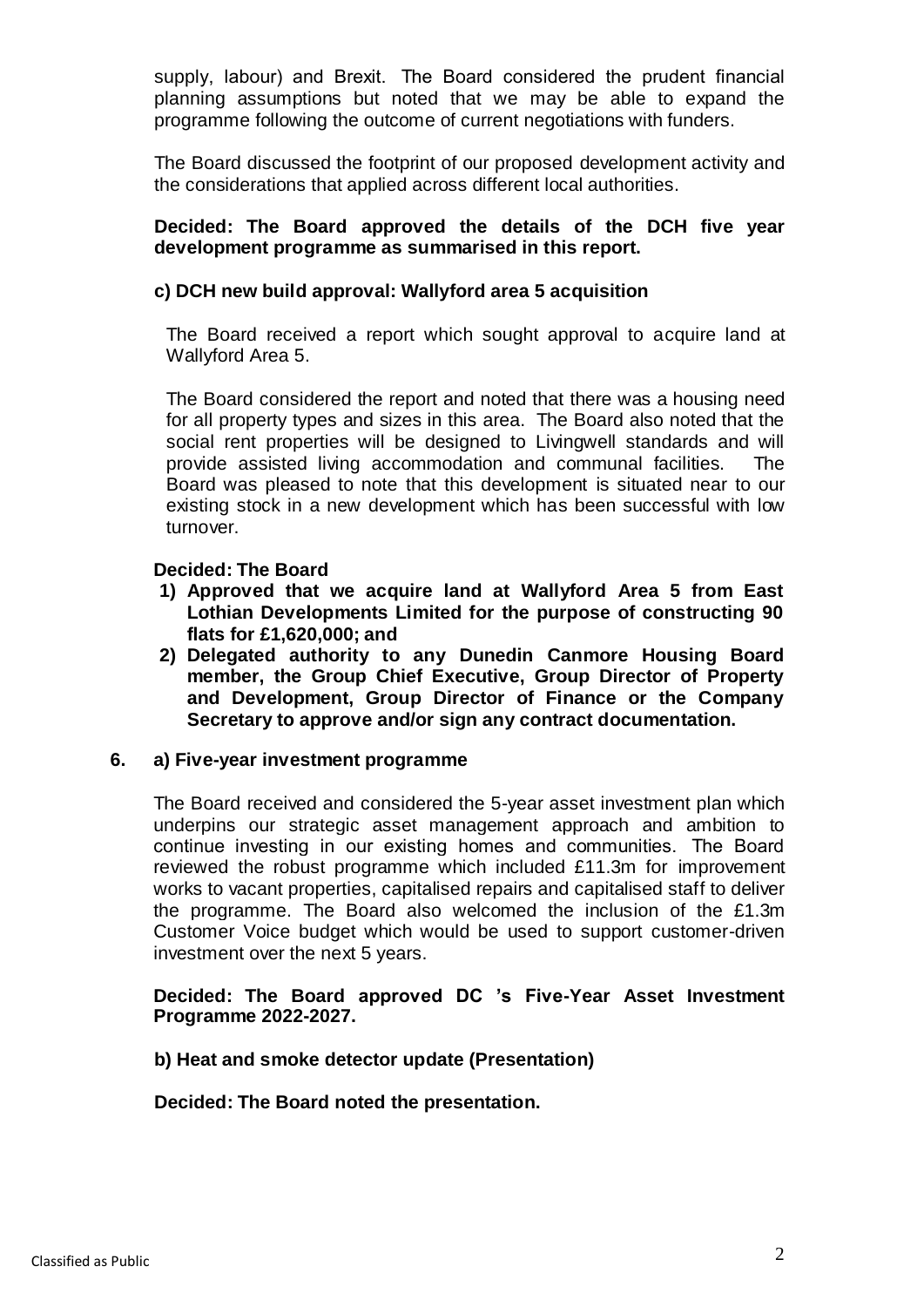# **7. a) Rent and other charges 2022/23**

The Board considered a report on the outcome of the 2022/23 rent and service charge consultation.  The Board reviewed and assessed the outcome of the consultation including the increase in response rates from previous years.  The Board considered the breakdown of results by area and noted that results were broadly consistent across each with the majority of tenants in each area supporting one of the increase options.  The Board discussed the increase in inflation since the consultation began and the impact this would have on our business costs.  Having considered the consultation feedback and the current economic pressure facing us and our customers, the Board re-affirmed our commitment to keeping rents affordable and was satisfied that the proposal for 2022/23 would help to maintain this.

The Board welcomed what was considered to be an affordable rent increase particularly taking into consideration the current rate of inflation and the sector trends. The Board also discussed the range of support and assistance we provided to tenants and the need to continue promoting this to help customers mitigate the impact of rising costs such as energy and food.

# **Decided: The Board**

- **1) Considered the feedback received through the extensive consultation process with tenants on our 2022/23 RSL rent and service charge increase;**
- **2) Approved a 1.9% rent and service charge increase for 2022/23, with the exception of heating/lighting, community alarms, laundry or lift services which are negotiated separately with the relevant contractor;**
- **3) Approved a 1.9% occupancy and service charge increase for shared owners for 2022/23;**
- **4) Approved a 2% increase for ex-Barony tenants in line with the 3 year commitment at ballot; and**
- **5) Agreed that we formally write to tenants and shared owners to confirm this subject to Group Board approval.**

# **b) Five-year financial projections**

The Board was presented with a report which set out the updated projections for investment in assets and services over the period to 2027 and sought approval of these updated financial projections.

The Board discussed inflation assumptions and noted how these are regularly monitored and reviewed. The Board acknowledged that if CPI continued to remain high then we would require to review our business plan. The Board also welcomed the robust stress testing that we carried out.

# **Decided: The Board**

- **1) Approved the updated projections for investment in assets and services over the five year period to 2027; and**
- **2) Agreed that the projected 2022/23 figures form the basis of next year's annual budget which will be presented to the Board for final approval in March.**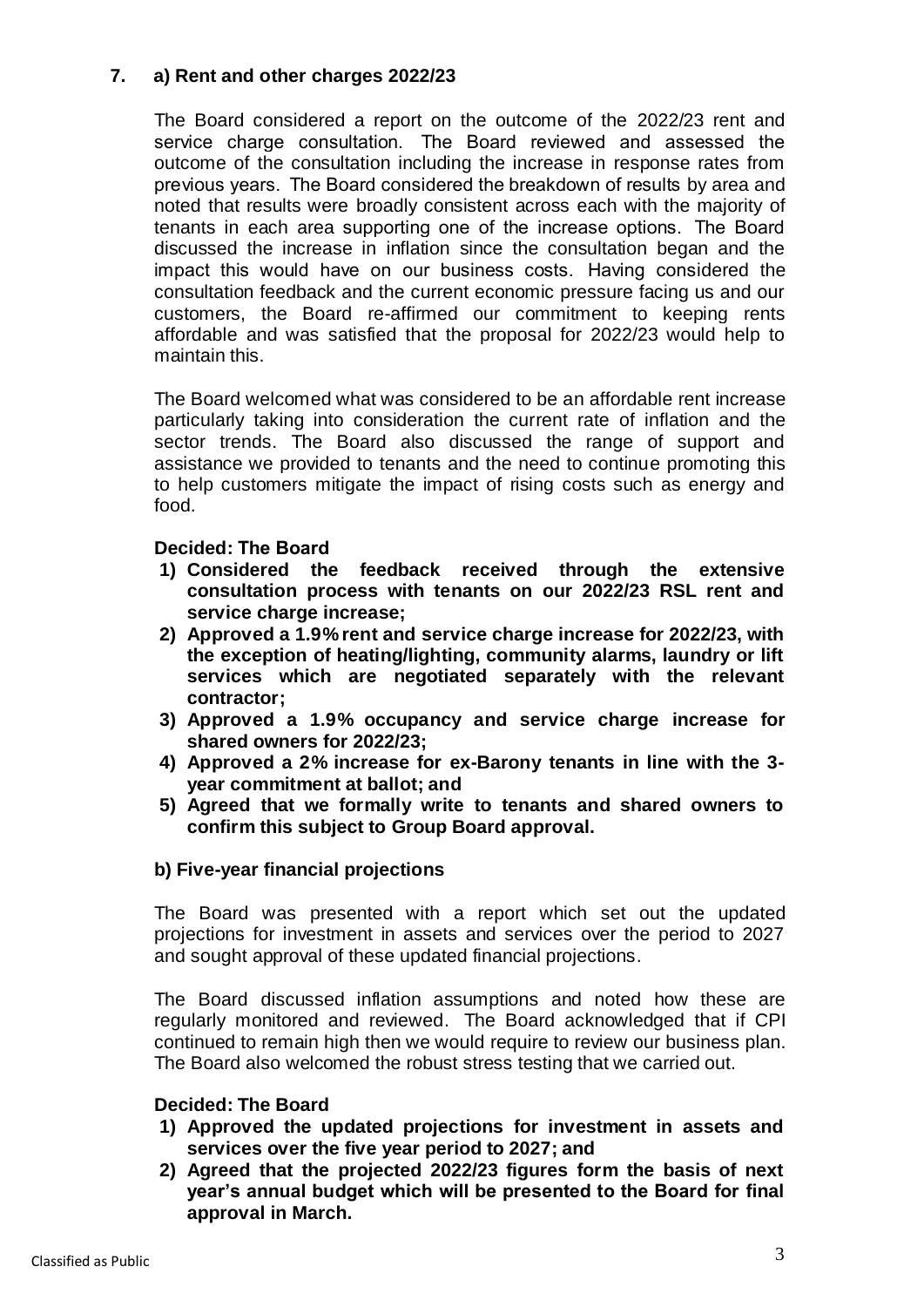# **8. Strategic governance review**

The Board was provided with an update on the outcome of the strategic governance review, the areas relevant to us and the implementation plan. The Board welcomed that the review recognised the strength of our existing governance arrangements and also provided recommendations for how we can continue to refine them.

The Board also noted the results of the Board member skills assessment which showed that we have an appropriate mix of skills and experience.

# **Decided: The Board**

- **1) Provided feedback on the planned implementation approach of the strategic governance review;**
- **2) Agreed the proposed approach to refreshing our 3 year succession plan; and**
- **3) Provided feedback on the 2022 Board planner.**

# **9. Group Health and Safety policy**

The Board was provided with a report on the Group-wide health and safety policy which was also to be considered and adopted by us.  The Board scrutinised the report and policy in detail and confirmed its commitment to the health and safety of staff, customers, contractors and other stakeholders. The Board in particular welcomed the arrangements in place to monitor and maintain the validity and accuracy of our health and safety policy and the comprehensive health and safety management arrangements in place.  The Board discussed the importance of supporting our employees particularly those who were home working and/or lone working. The Board also noted the range of support provided to employees, including through training.

# **Decided: The Board noted the updated Health and Safety Policy.**

# **10. Group dampness, mould and condensation policy**

The Board considered the Group-wide policy and procedure on managing dampness, mould and condensation.  The Board reviewed the proposed policy approach and the analysis which helped to identify those properties and customers that may be at a higher risk for suffering from the issues linked to dampness, mould and condensation.  The Board also welcomed the proposal to monitor 10 properties in the higher risk categories which would help us gain intelligence to understand and develop strategic investment priorities. 

# **Decided: The Board note the content of this report including the group dampness policy and procedures.**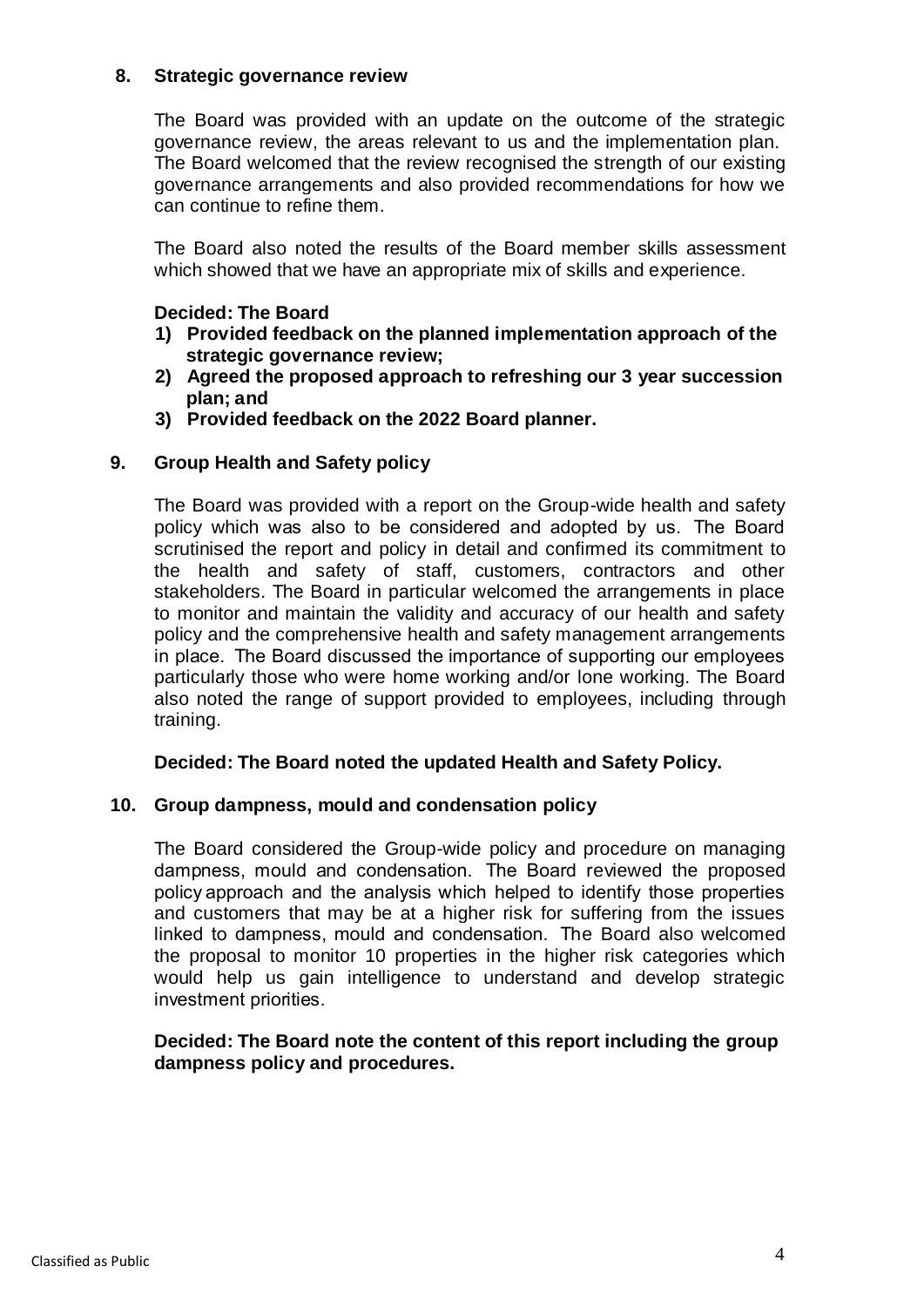# **11. Customer First Centre update**

The Board were provided with an update on the Customer First Centre ("CFC") since its internal launch on 1 December 2021.

The Board noted that this soft launch has given an opportunity to test the robustness and effectiveness of the new systems and practices before the more formal customer launch of the service.

The Board discussed the draft performance measures and noted that:

- since the CFC started, they have received 128k calls and delivered a first contact resolution on 93% of these;
- call abandonment rate has dropped from an average of 13% in October and November 2021 to approximately 5.5% in January 2022; and
- 75% of calls are currently being answered within 30 seconds.

The Board also discussed staff training and were pleased to note that this training has consisted of a full set of refresher training on our core business pillars (repairs, allocations, payments, etc.) as well as a programme of Customer Service Excellence training that focusses on the guiding principles that underpin our new model.

#### **Decided: The Board noted the progress to date in establishing our Customer First Centre.**

### **12. Performance update**

The Board was provided with an update on performance towards delivering the targets in the performance framework and strategic projects for 2021/22.

The Board scrutinised the report and noted that we are still continuing to see the effects of the pandemic on our operational delivery and, in some instances, the expected impact has been greater than we anticipated. However, despite the continuing challenges posed for areas of our business, there are areas of emerging stronger performance and some areas of recovery since our last report. Whilst rent arrears have increased, they did less than projected. 

The Board also discussed the spike in complaints during the second half of 2021. The Board was informed about the analysis undertaken and that we had identified a link between the varying levels of lockdown and some confusion amongst customers about the services we were able to fully reinstate and those which we were not.

#### **Decided: The Board noted the report.**